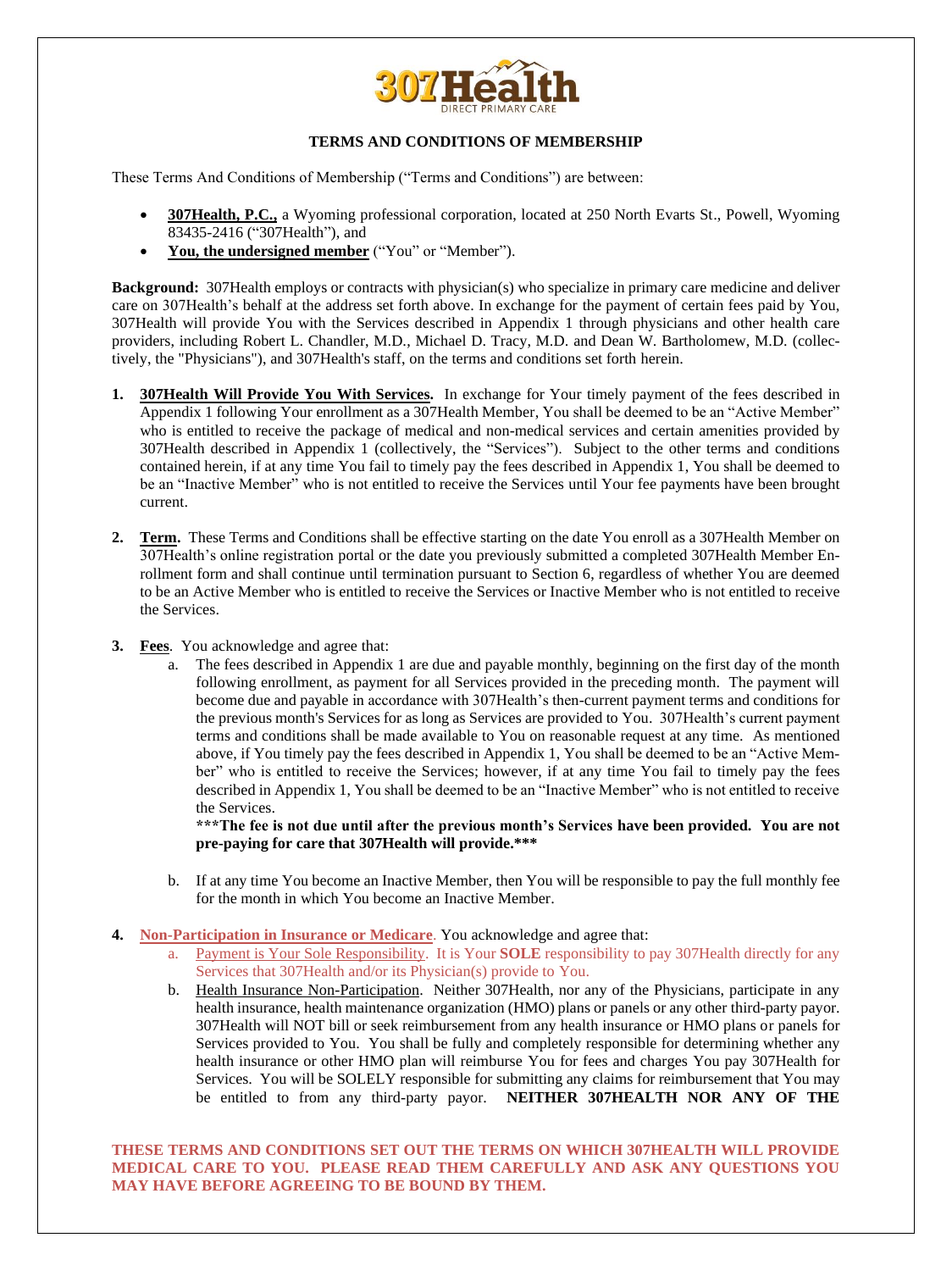**PHYSICIANS MAKE ANY REPRESENTATIONS WHATSOEVER THAT ANY FEES YOU ARE REQUIRED TO PAY HEREUNDER ARE COVERED BY YOUR HEALTH INSURANCE, HMO PLANS OR ANY OTHER THIRD PARTY PAYOR APPLICABLE TO YOU.**

- c. Medicare Non-Participation. **307HEALTH DOES NOT PARTICIPATE IN MEDICARE. THIS MEANS THAT NEITHER 307HEALTH, NOR ANY OF ITS PHYSICIANS, WILL BILL OR SEEK REIMBURSEMENT FROM MEDICARE FOR SERVICES RENDERED HEREUNDER. YOU ARE FULLY RESPONSIBLE TO PAY 307HEALTH DIRECTLY FOR ALL SERVICES**. You cannot submit claims to Medicare, or seek reimbursement from Medicare, for any Services provided to You by 307Health and/or a Physician hereunder. You agree not to bill Medicare or attempt to obtain Medicare reimbursement for any such Services provided hereunder. You acknowledge that 307Health's fees are not subject to any limits on charges Medicare may put on Medicare-participating or Medicarenon-participating health care providers. You further acknowledge that Medigap will not pay for any Services rendered by 307Health or its Physicians.
- **5. Insurance or Other Medical Coverage**. You acknowledge, understand and agree that the 307Health membership described herein is NOT a health insurance plan, not a substitute for health insurance or other health plan coverage (such as membership in an HMO) and will not cover services provided by a hospital, ambulatory surgery center or any other facility, or any services not personally provided by 307Health or its Physicians.

**\*\*\*You acknowledge that 307Health has discussed the care and benefits to be provided hereunder and has advised You to obtain or keep in full force health insurance policy(ies) or plans to cover You for the costs of healthcare services not provided by 307Health and/or its Physician(s). You acknowledge that the 307Health membership described herein is not a contract that provides health insurance, nor is it intended to replace any existing or future health insurance or health plan coverage that You may carry.\*\*\***

#### **6. Termination**.

- a. Right to Terminate. Regardless of whether You are deemed to be an Active Member who is entitled to receive the Services or Inactive Member who is not entitled to receive the Services, both You and 307Health shall have the absolute and unconditional right to terminate Your 307Health membership, without the showing of any cause for termination. Termination by 307Health shall be effective upon giving at least 30-days prior written notice to You. Termination by You shall be effective immediately upon written notice to 307Health.
- b. Compliance with Physician-Patient Relationship Termination Requirements. If Your 307Health membership is terminated by 307Health, 307Health shall ensure that all notices required upon termination of a physician-patient relationship required by the Wyoming Board of Medicine, or any other applicable governmental entity, are given to You. Likewise, 307Health's (and/or any Physician's) obligation to continue treating You shall extend beyond the thirty (30) day termination period set out above, but only to the minimum extent required to comply with the Wyoming Board of Medicine's rules. If 307Health is required to continue treating You beyond such 30-day period, You will be responsible for paying for any Services rendered after such 30-day period on a fee-for-service basis at 307Health's usual and customary rates.

#### **7. Communications**

- Potentially Unsecure Communications. You acknowledge that communications with 307Health and/or the Physician(s) using e-mail, facsimile, video chat, text messaging and cell phone are not guaranteed to be secure or confidential methods of communication. You further acknowledge and agree that 307Health and the Physician(s) have advised You against using such communication methods to communicate protected health information (PHI) that You wish or expect to keep confidential. As such, You expressly waive any expectation or right You may have that the Physician will do more than use reasonable measures to keep confidential Your communications to him or her using such means of communication. **\*\*\*You acknowledge that all such communications may become a part of Your medical record.\*\*\***
- b. Email & Text Messaging. By authorizing 307Health to communicate Your PHI via non-secure methods such as e-mail or text messaging at any time, or by initiating any such non-secure communications with 307Health at any time, You authorize 307Health and its Physicians to communicate with You by e-mail and/or text messaging regarding Your PHI and You further acknowledge that:

2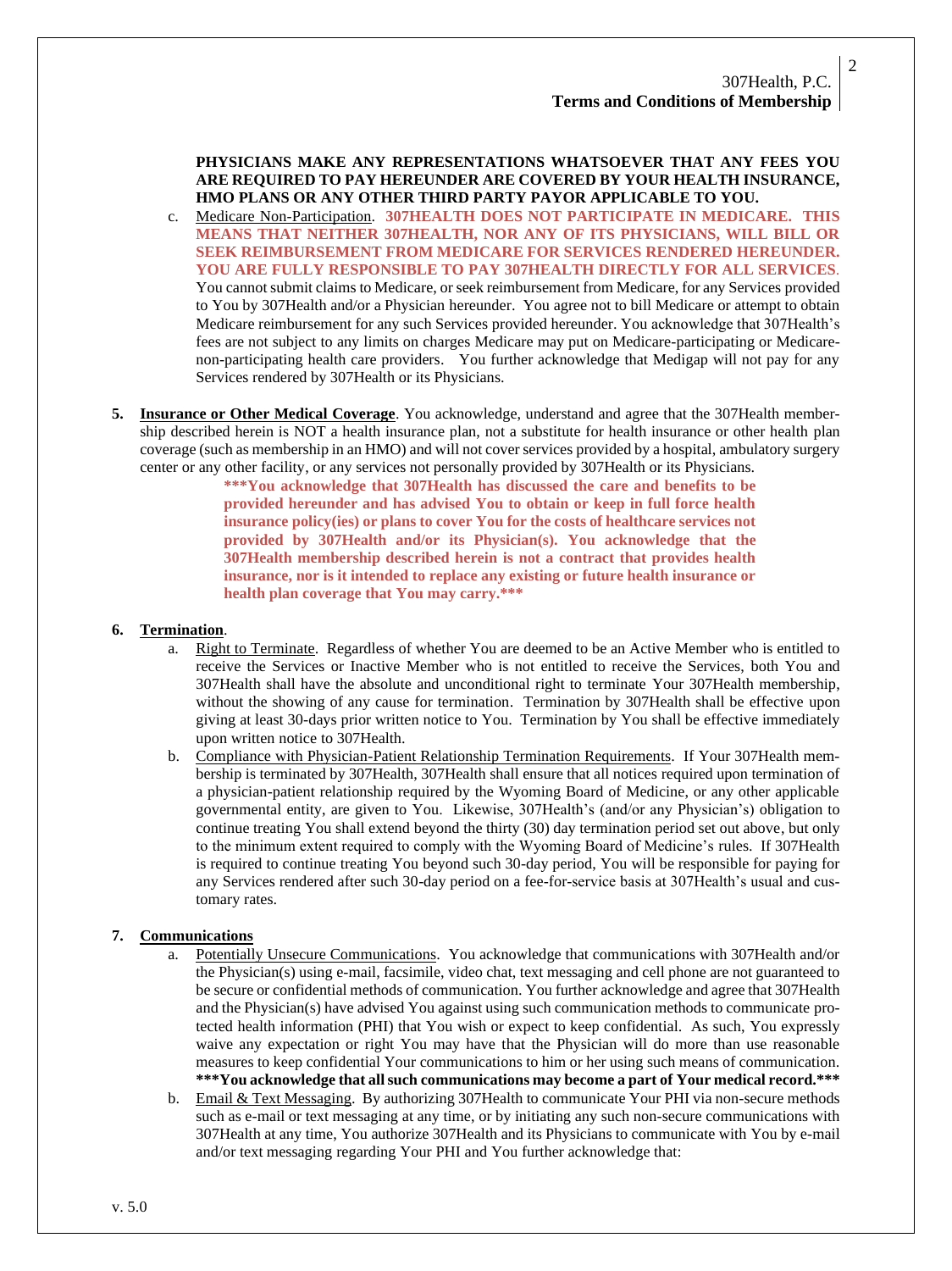- i. E-mail and/or text messaging are not necessarily secure mediums for sending or receiving PHI, and there is always a possibility that a third party may gain access;
- ii. Although the Physician will make all reasonable efforts to keep e-mail and text communications confidential and secure, neither 307Health nor the Physician(s) can assure or guarantee the absolute confidentiality of e-mail or text communications;
- iii. In the discretion of the Physician, e-mail and/or text communications may be made a part of Your permanent medical record; and
- iv. You understand and agree that e-mail and/or text messaging is not an appropriate means of communication regarding emergency or other time-sensitive issues or for inquiries regarding sensitive information. **In the event of an emergency, or a situation which You reasonably may expect to develop into an emergency, You shall call 911 or the nearest emergency room and follow the directions of emergency personnel.**
- c. If You do not receive a response to an e-mail or text message within a reasonable time, You agree to resend your original message to the Physician and ask him or her to confirm receipt of the same. If the Physician does not confirm receipt of Your follow-up e-mail or text message within a reasonable time, You agree to call the Physician on his or her phone number provided to you by 307Health and ask him or her to confirm receipt of the same. Neither 307Health nor the Physician(s) will be liable to You for any loss, cost, injury or expense caused by, or resulting from, a delay in responding to You as a result of technical failures, including, but not limited to: (i) technical failures attributable to any internet service provider, (ii) power outages, failure of any electronic messaging software or failure to properly address e-mail or text messages, (iii) failure of 307Health's or the Physicians' computers or computer networks, or faulty telephone or cable data transmissions, (iv) any interception of e-mail or text communications by a third party; or (v) Your failure to comply with the guidelines regarding use of e-mail or text communications set forth herein.

#### **8. Reasonable Access to Care.**

- a. Reasonable Access to Services. You acknowledge and agree that 307Health is contracting with You to provide You reasonable access to the Services described herein, and that it is neither physically nor financially possible for 307Health and/or the Physician(s) to provide unlimited Services to You. Therefore, the parties agree that 307 Health shall have provided "reasonable access" to the Services provided hereunder if it regularly meets the standards described on Appendix 1. You further understand and agree that there may be times during the term(s) hereof that numerous members seek the same Services at the same time, and that isolated instances in which Services are not available to the extent described on Appendix 1 are not a breach of these Terms and Conditions.
- b. Limiting Number of Members. 307Health and You agree that it is necessary for 307Health to limit the number of members treated by the Physician(s) to ensure that all such members receive reasonable access to care, including Services provided hereunder.

#### **9. Miscellaneous Terms and Conditions.**

- a. Severability. If for any reason any provision of these Terms and Conditions shall be deemed by a court of competent jurisdiction to be legally invalid or unenforceable in any jurisdiction to which it applies, the validity of the remainder of these Terms and Conditions shall not be affected, and that provision shall be deemed modified to the minimum extent necessary to make that provision consistent with applicable law and in its modified form, and that provision shall then be enforceable.
- b. Reimbursement for Services Rendered**.** If these Terms and Conditions are held to be invalid for any reason, and if 307Health is therefore required to refund all or any portion of the monthly fees paid by You, You agree to pay 307Health an amount equal to the reasonable value of the Services actually rendered to You during the period of time for which the refunded fees were paid. In exchange for any additional services which are not described herein, You agree to pay 307Health directly. You acknowledge and agree to be held responsible for any additional services including, but not limited to, those non-medical personalized Services described in Appendix 1, Section I.B.
- c. Amendment**.** Except as described below, no amendment to these Terms and Conditions shall be binding on a party unless it is made in writing and agreed to by all the parties.
	- i. Amendment to Comply with Law or Regulation. 307Health may unilaterally amend these Terms and Conditions to the extent required by federal, state, or local law or regulation ("Applicable Law") by sending You thirty (30) days advance written notice of any such change. Any such changes are automatically incorporated by reference into these Terms and Conditions and

3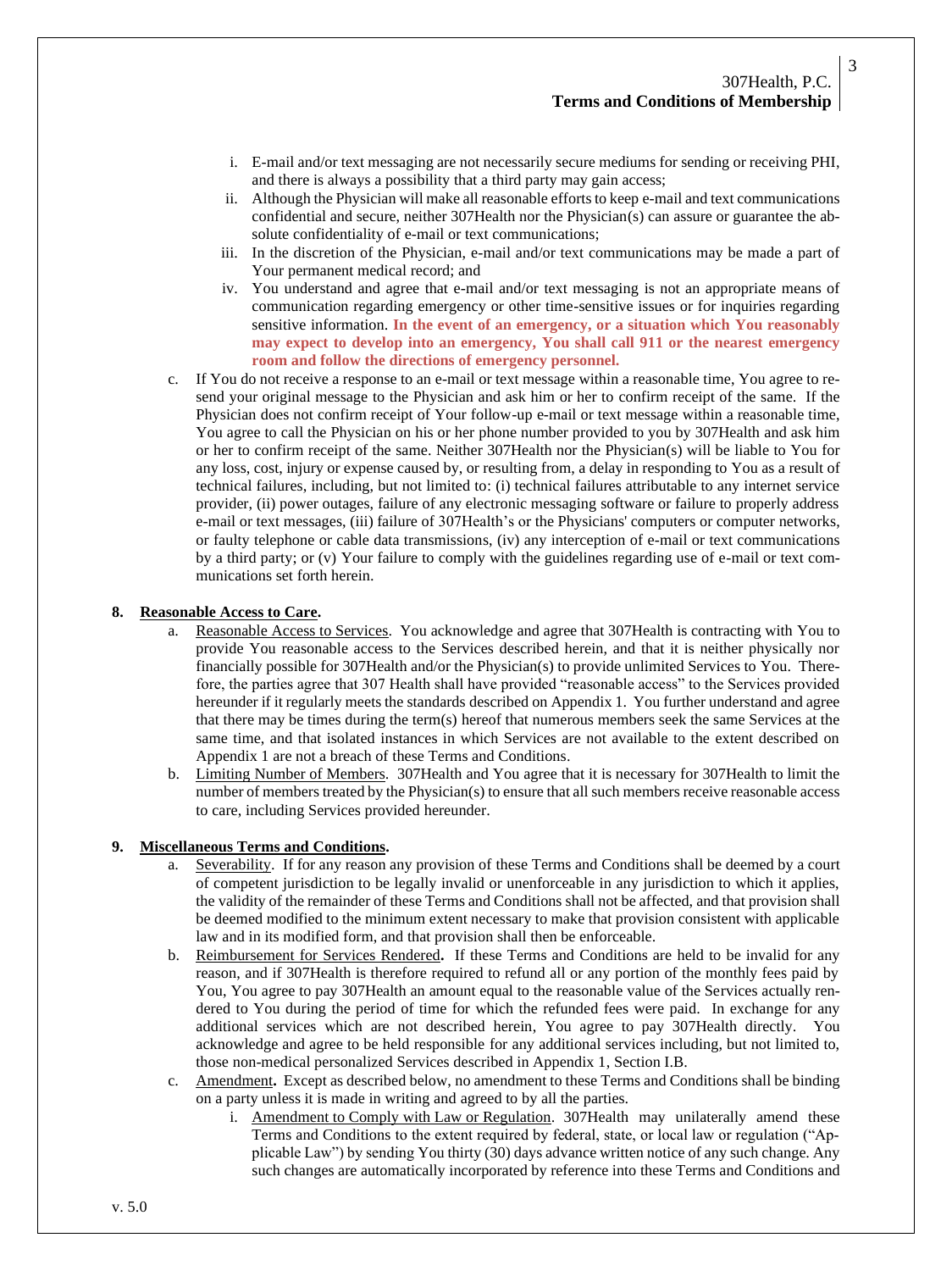are effective as of the date established by 307Health, except that You shall confirm Your agreement to any such change at 307Health's request. Moreover, if Applicable Law requires these Terms and Conditions to contain provisions that are not expressly set forth herein, then, to the extent necessary, such provisions shall be incorporated by reference into these Terms and Conditions and shall be deemed a part of these Terms and Conditions as though they had been expressly set forth herein.

- ii. Amendment to Terms and/or Services. 307Health may, from time to time, propose changes to these Terms and Conditions and/or the Services to be provided hereunder. 307Health shall propose such changes in writing, and provide the proposal to You no less than thirty (30) days before it is proposed to become effective. You may notify 307Health that You do not agree to such change(s) within ten  $(10)$  days of the date stated in the notice. If You do not notify 307Health within that ten (10) day period, the changes shall be deemed accepted by You and will be effective on the thirty-first  $(31<sup>st</sup>)$  day. If You notify 307Health, in writing, within that ten (10) day period that You do not accept the change, the change shall not become effective unless agreed to in writing by the parties.
- d. Assignment. These Terms and Conditions and any rights You may have hereunder may not be assigned or transferred by You.
- e. Not Construed Against the Drafter**.** These Terms and Conditions shall be construed without regard to any presumptions or rules requiring construction against the party causing the instrument to be drafted. Captions in these Terms and Conditions are used for convenience only and shall not limit, broaden or qualify the text.
- f. Entire Agreement. These Terms and Conditions contain the entire agreement between the parties and supersede all prior oral and written understandings and agreements regarding the subject matter hereof.
- g. Jurisdiction.These Terms and Conditions shall be governed and construed under the laws of the State of Wyoming and the exclusive venue for all disputes arising out of these Terms and Conditions shall be in the court of proper venue and jurisdiction for 307Health's address in Powell, Wyoming.
- h. Service. All written notices to You are deemed served if sent via: (i) First Class U.S. mail to the address You provide during the enrollment process; (ii) via electronic transmission to the email address You provide during the enrollment process; or (iii) by First Class U.S. mail to whichever address is most current in Your medical record. However, this section shall not apply to those written notices required to be sent via certified mail, return receipt requested, by the Wyoming Board of Medicine's Rules and Regulations, which will be served in accordance therewith.

4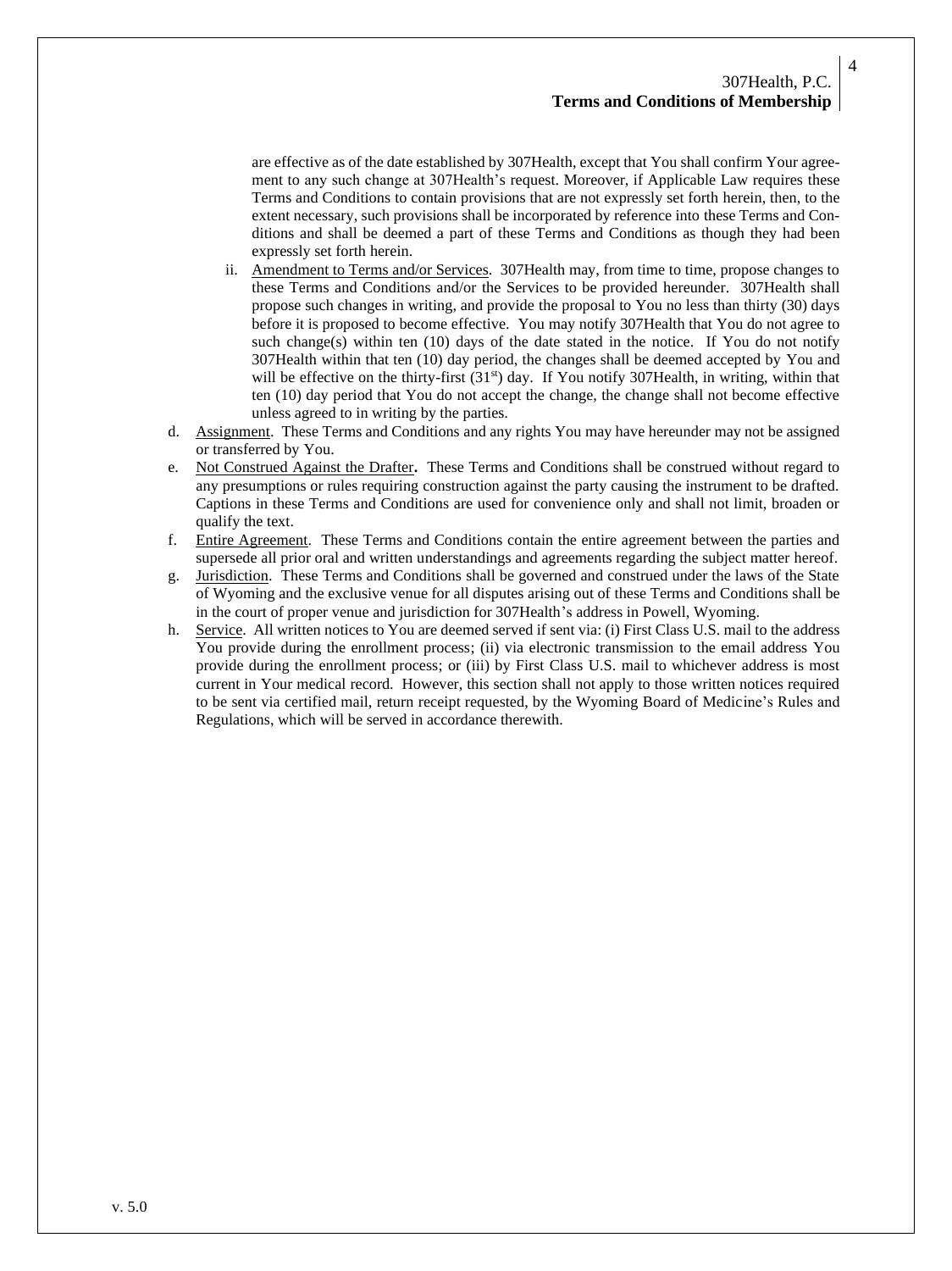# **Appendix 1**

## **Services and Payment Terms**

- This Appendix sets out the medical and non-medical services that 307Health will provide to You in exchange for paying the fees.
- This Appendix also sets out services 307Health WILL NOT provide to You. Please review carefully.

## I. **SERVICES INCLUDED.**

- A. Medical Services. The following Medical Services<sup>1</sup> are included in the Services provided by 307Health under these Terms and Conditions.
	- 1. **Routine office visits**. This includes management for acute and chronic conditions.
	- 2. **Routine certifications**. This includes completion of government, insurance, and employment forms requiring physician certification.
	- 3. **Screenings, Tests and Examinations**
		- Health Risk Assessment
		- Vision Screening, as indicated
		- Office Spirometry (basic lung function testing)
		- EKG, as indicated
		- DOT Physical
		- Student Sports Physical
		- Pre-Operative Evaluation
	- 4. **Wellness Evaluation.** You also shall be entitled to an annual in-depth "wellness evaluation" which shall be scheduled by You and performed by the Physician.
	- 5. **Physician Orders.** 307Health Physicians shall prescribe medications and order durable medical equipment, lab and imaging testing, or support therapy services as medically indicated within the scope of primary care.
	- 6. **Minor Office Procedures.** 307Health Physicians may, at their discretion, offer minor procedures to members that are deemed appropriate within the outpatient office setting and within the scope of primary care. Such services are determined on an individual and case-by-case basis in 307Health Physicians' sole and absolute discretion.
	- 7. **Coordination with Specialists.** 307Health Physicians shall coordinate and follow up with medical specialists to whom You are referred, or from whom You have otherwise sought care, as medically necessary to assist You in obtaining specialty care. You understand that fees paid hereunder do not include, and do not cover, specialists' fees or fees due to any medical professional other than the 307Health Physician.
- B. **Non-Medical, Personalized Services.** 307Health shall also provide You with the following non-medical services ("Non-Medical Services"):
	- 1. **24/7 Access.** Except as otherwise set out below, You shall have reasonable access to the Physician via text messaging and telephone on a twenty-four (24) hour per day, seven (7) day per week basis. You shall be given a phone number where You may reach the Physician around the clock, and the Physician will use his/her best efforts to respond to you within a reasonable time.
	- 2. **E-Mail Access.** You shall be given the Physician's e-mail address to which non-urgent communications can be addressed. Such communications shall be dealt with by the Physician or staff member of the practice in a timely manner. As otherwise described in these Terms and Conditions, You understand and agree that email and the internet should never be used to access medical care in the event of an emergency, or any situation that You could reasonably expect may develop in an emergency. You agree that in such situations, when You cannot speak to Physician immediately in person or by telephone, that You

<sup>1</sup>As used in these Terms and Conditions, the term "**Medical Services**" are those medical services the Physician is personally licensed to perform under Wyoming law, and that are consistent with his/her training and experience as a family medicine physician, an internist or a pediatrician, as applicable.